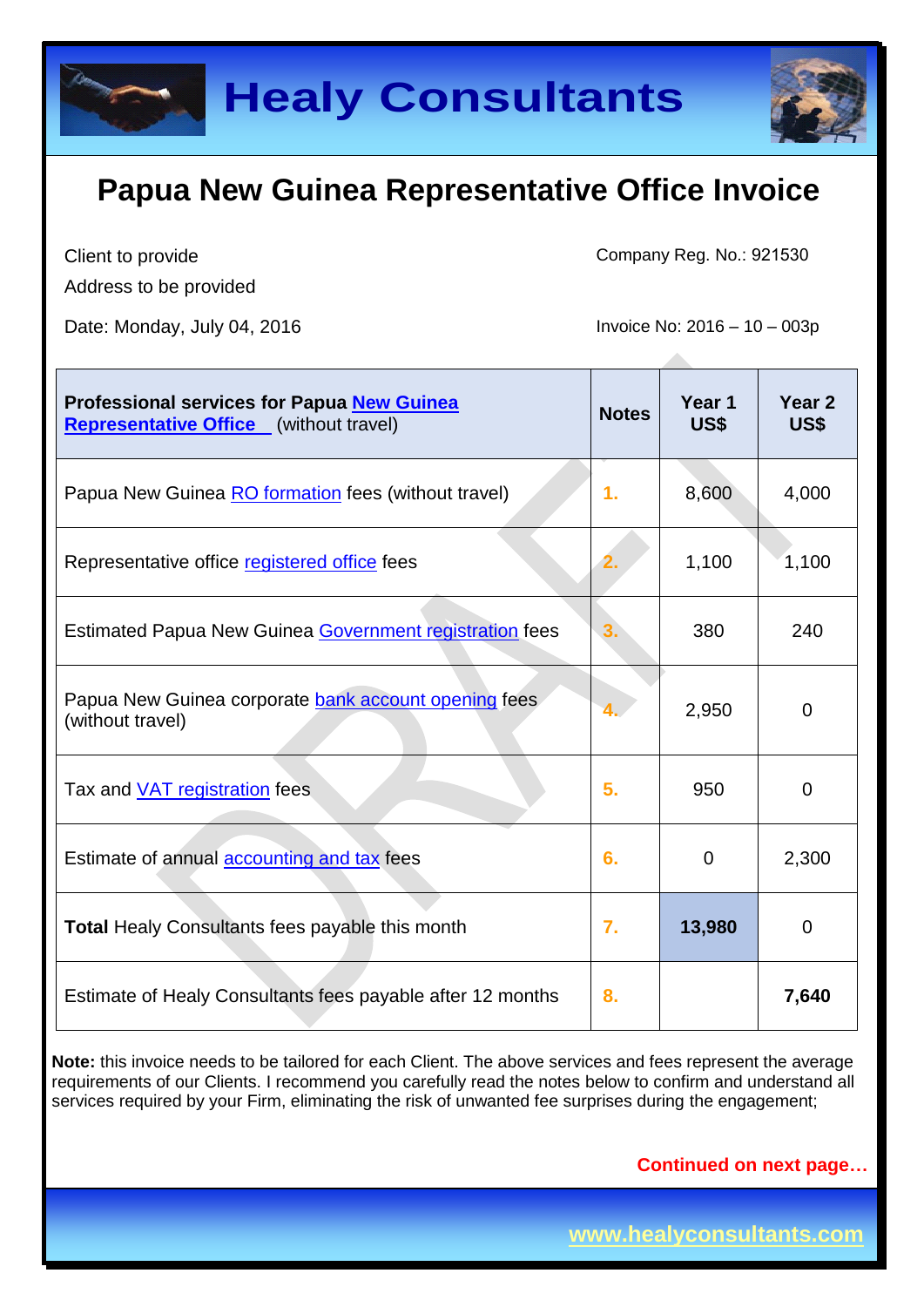

#### *Notes to invoice above*

**1.** Healy Consultants fees to efficiently and effectively complete Papua New Guinea Representative office registration within 8 [weeks](http://www.healyconsultants.com/papua-new-guinea-company-registration/fees-timelines/#timelines) (click link) by **i)** choosing the optimum regulatory license for our Client's business activities **ii)** reserving a Representative office name with the **Investment Promotion Authority** (IPA) **iii**) settling our accountant and lawyer fees and **iv)** preparing a high quality Representative office registration application for [IPA;](http://www.ipa.gov.pg/)

All [engagement fees](http://www.healyconsultants.com/company-registration-fees/) (click link) are agreed and paid up front and agree to the fees published on our country web pages. Consequently, there are no hidden fees, surprises or ambushes throughout the engagement. All engagement deadlines are agreed up front in the form of a [detailed](http://www.healyconsultants.com/index-important-links/example-project-plan/)  [project plan,](http://www.healyconsultants.com/index-important-links/example-project-plan/) mapping out [deliverables](http://www.healyconsultants.com/deliverables-to-our-clients/) by week throughout the engagement term;



Every week during the engagement, Healy Consultants will email our Client a [detailed status](http://www.healyconsultants.com/index-important-links/weekly-engagement-status-email/)  [update.](http://www.healyconsultants.com/index-important-links/weekly-engagement-status-email/) Our Client is immediately informed of engagement problems together with solutions. Your dedicated engagement manager is reachable by phone, Skype, live chat and email and will communicate in your preferred language;

- 2. In accordance with Papua New Guinea [Companies Act of 1997,](http://www.wipo.int/wipolex/en/text.jsp?file_id=193906) a Papuan Representative office shall as from the date of its registration have a legal registered office in Papua New Guinea, to which all official government communications and notices may be addressed. To comply with this statutory requirement, Healy Consultants' Papua New Guinea office will be the registered office address for your Representative office. Thereafter, this address will be used to receive government correspondence including **i)** tax letters **ii)** notice of the legal annual return; and **iii)** all government communications. Most of our Clients wish to place [Healy Consultants'](http://www.healyconsultants.com/corporate-outsourcing-services/company-secretary-and-legal-registered-office/) [office address](http://www.healyconsultants.com/corporate-outsourcing-services/company-secretary-and-legal-registered-office/) on invoices, contracts, websites and business cards;
- **3.** This fee is an estimate of government costs payable during your Firm's engagement. For transparency purposes, all government fee payments will be supported by original receipts and invoices. Examples of government costs include **i)** reserving the Representative office name with [IPA;](http://www.ipa.gov.pg/) **ii)** preparation of Representative office deeds and articles of association and **iii)** submit a high quality Representative office registration application for [IPA;](http://www.ipa.gov.pg/)

Following engagement completion, Healy Consultants will refund our Client any excess of funds received over actual Government costs paid;

**Continued on next page…**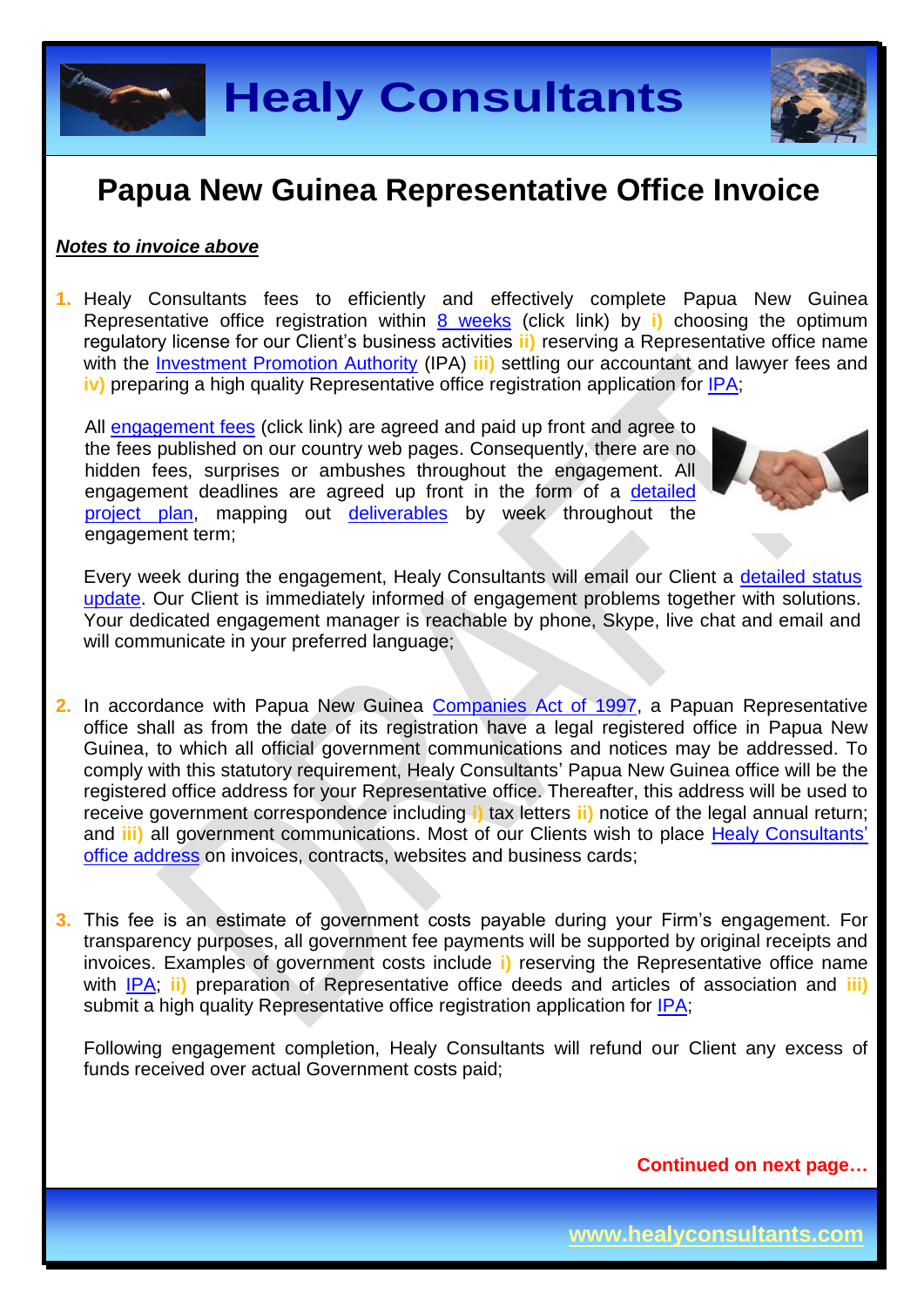



**4.** Healy Consultants will be pleased to open a Papua New Guinea [corporate bank account](http://www.healyconsultants.com/papua-new-guinea-company-registration/banking/) without our Client travel. It is a time consuming task, and Healy Consultants will shelter our Client from the associated administrative challenges. As you can appreciate, it is a difficult task to obtain bank account approval through a newly formed Representative office when shareholders, directors and bank signatories reside overseas. Healy Consultants will prepare a business plan for the bank to optimize the probability of corporate bank account approval. Depending on our Client's business and nationality, there is a 20% probability the banks will request a bank signatory to travel for a one hour bank interview. Healy Consultants will try its best to negotiate with the bank for a travel exemption. If our Client must travel to Papua New Guinea for corporate bank account opening, Healy Consultants will refund our Client US\$950;

If our Client is not comfortable with only a Papua New Guinea corporate bank account, Healy Consultants will be pleased to open [an international corporate bank account](http://www.healyconsultants.com/international-banking/) (click link) outside of Papua New Guinea. Examples include New York, Germany, Liechtenstein, Austria, Bulgaria, South Africa, Australia, London, South America or Dubai. All banks will be top tier banks in these countries with excellent internet banking services. Example of our global banking partners include HSBC, Standard Chartered Bank, Citibank, Barclays, Standard bank, ANZ bank, VTB bank, UBS, Credit Suisse;

The banks enjoys ultimate power of approval of corporate bank account applications. Consequently, guaranteed success is outside of Healy Consultants' control. What is inside our control is the preparation and submission of a high quality bank application that maximizes the likelihood of approval. To date, we enjoy a 100% approval record because of our global [banking relationships](http://www.healyconsultants.com/international-banking/corporate-accounts/) and determination.

Global banks continue to tighten corporate bank account opening procedures, their internal compliance departments completing more thorough due diligence of Clients. Consequently, our Clients should expect the bank account approval period to take up to 4 weeks. Furthermore, global banks now require evidence of proof of business in the country where the corporate bank account will be, including sales contracts or lease agreement;



**M**estpac



**5.** In accordance with Papua New Guinea law, each entity must register for corporate tax and VAT at the [Internal Revenue Commission;](http://www.irc.gov.pg/)

**Continued on next page…**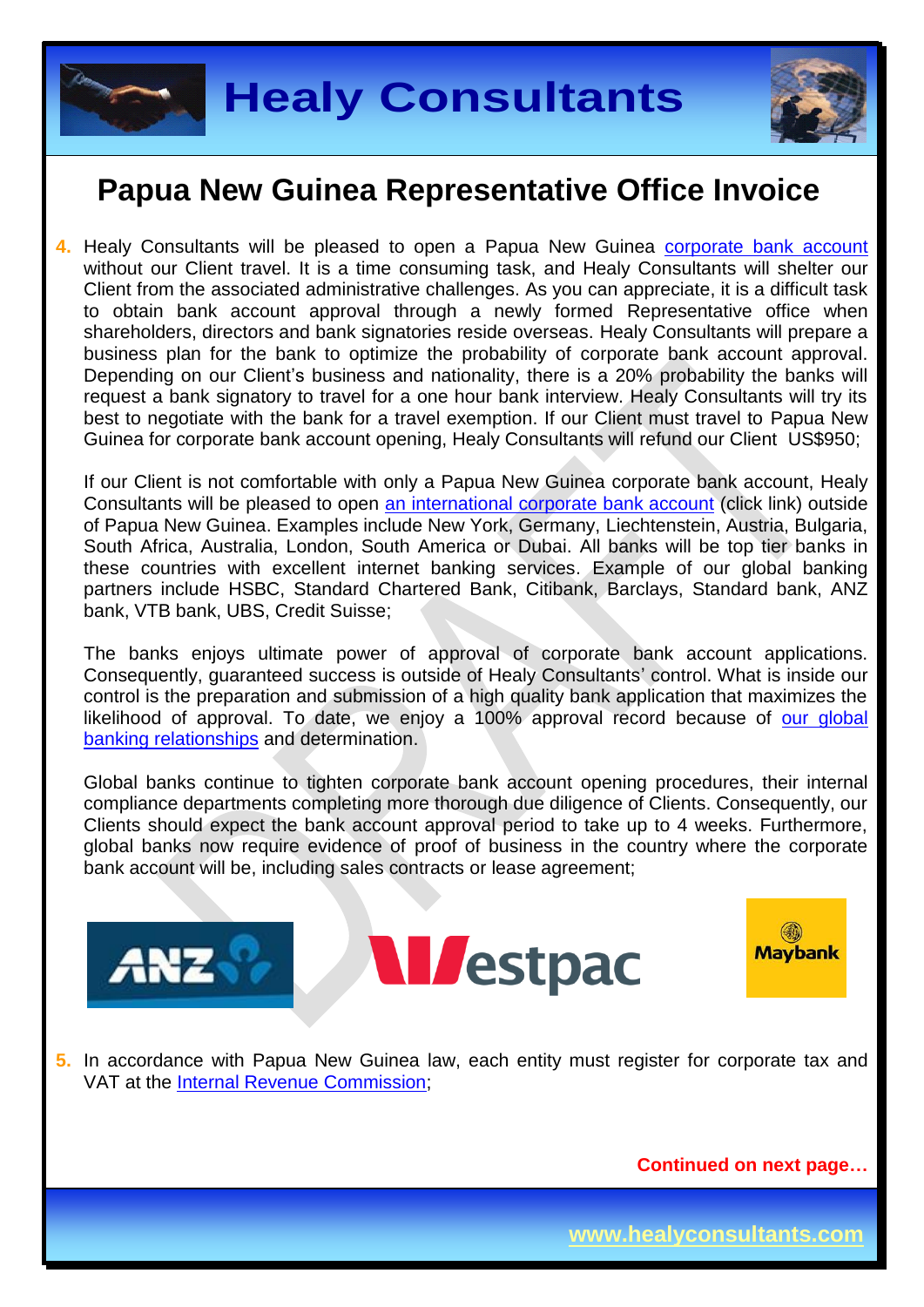



**6.** For an active trading Representative office, these [accounting and](http://www.healyconsultants.com/papua-new-guinea-company-registration/accounting-legal/)  [tax](http://www.healyconsultants.com/papua-new-guinea-company-registration/accounting-legal/) fees are an estimate of Healy Consultants fees to efficiently and effectively discharge your annual Representative office accounting and tax obligations. Following receipt of a set of draft accounting numbers from your Representative office, Healy Consultants will more accurately advise accounting and tax fees. For a dormant Representative office, Healy Consultants fees are only US\$950;



- **7.** All fees quoted in this invoice correspond to fees quoted [on Healy Consultants'](http://www.healyconsultants.com/company-registration-fees/) website. Please review this invoice carefully to identify errors. During the rush of the business day, it is possible that Healy Consultants inadvertently made fee calculation errors, typing errors or omitted services or omitted historic fee payments from Clients. In the unfortunate event you identify invoice errors, please revert to me directly re the same. I apologize in advance if I or my staff made invoice errors;
- **8.** Assuming our Clients re-engage Healy Consultants in year 2, this fee is an estimate of the fees payable next year, 12 months after the date of Representative office registration;
- **9.** The fees quoted in this invoice are a prediction of the fees required to efficiently and effectively complete this engagement in a timely manner. If during the engagement Healy Consultants realizes that the project is more complex than anticipated, requiring a large additional investment of time, my Firm will revert to request additional fees. If Healy Consultants completes the engagement faster and more easily than expected, Healy Consultants is happy to refund some fees to our Client;
- **10.**Representative office business activities are limited to that of the parent company. The Representative office suffers a corporation tax of 30%. A Representative office can **i)** lease office premises and **ii)** issue sales invoice to Clients' and **iii)** sign local legal contracts. A Representative office can or cannot import and export goods. The life of the Representative office is limited to that of the parent company.
- 11. Engage Healy Consultants to [project manage](http://www.healyconsultants.com/project-manage-engagements/) business set up in every country on the planet. We are the best in the [world](http://www.healyconsultants.com/best-in-the-world/) at what we do, timely completing the  $A$  to  $Z$  of every country engagement;
- **12.**In accordance with [Papua New Guinea](http://www.wipo.int/wipolex/en/text.jsp?file_id=199754) Company Law, there is no minimum capital requirement.
- **13.**Depending on our Client's business and nationality, the Papua New Guinea Government may require a special regulatory license to carry on your business in the country. Healy Consultants will assist our Client secure license approval; there may be additional engagement fees.

**Continued on next page…**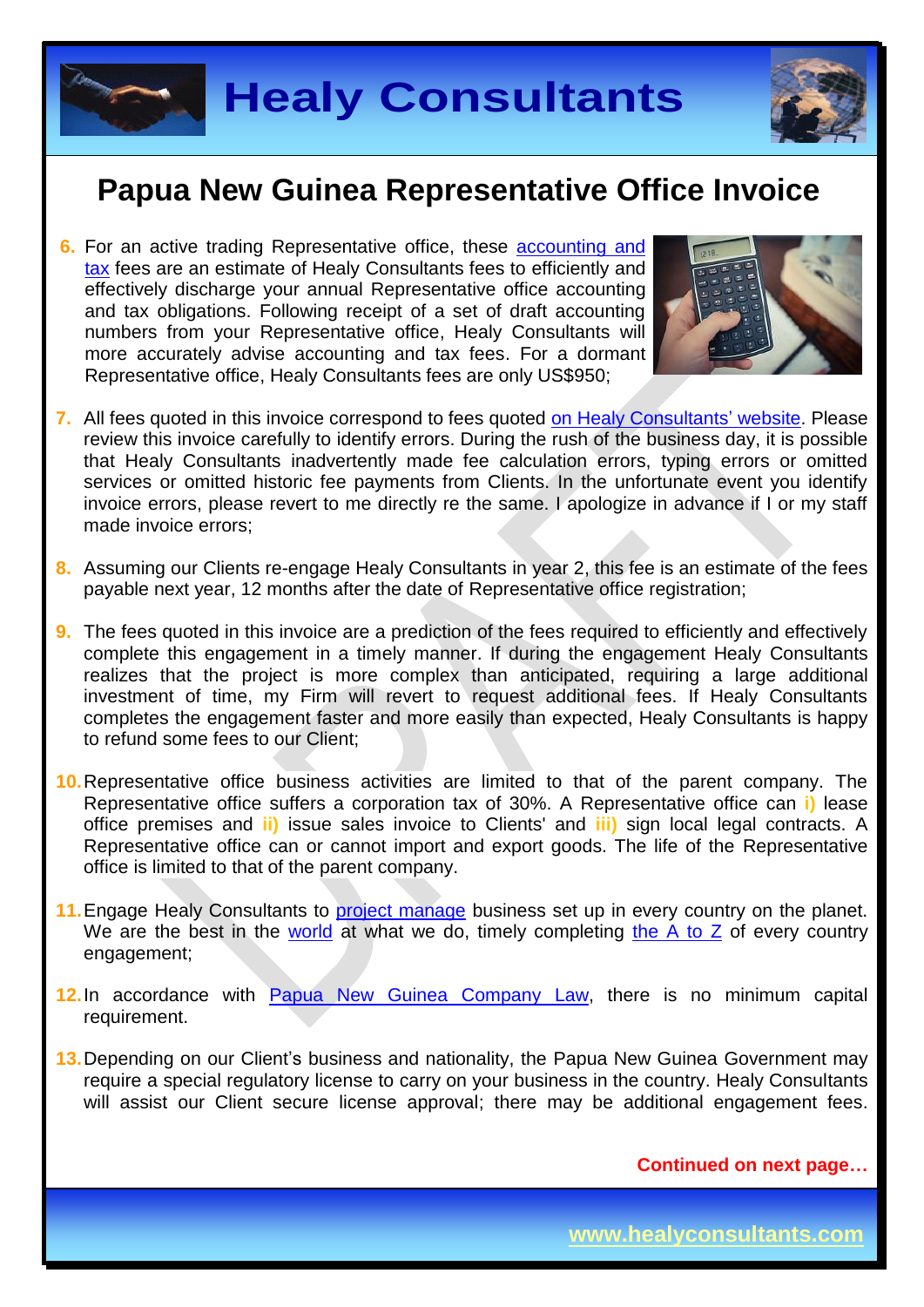



However, the Government enjoys ultimate power of approval of Representative office registrations and business licenses;

- **14.**It is important our Clients are aware of their personal and corporate tax obligations in their country of residence and domicile. Let us know if you need Healy Consultants help to clarify your local and international annual tax reporting obligations;
- **15.**If our Client and Healy Consultants properly plan this engagement, our Clients' will *not* have to travel during this engagement. Healy Consultants will efficiently and effectively complete Representative office registration and corporate bank account opening in a timely manner without our Client presence. Instead, our Client will need to **i)** sign and get documents legalized in the embassy in their country of origin and **ii)** courier the originals to Healy Consultants office;



- **16.** If our Client requires non-resident nominee director services [\(click link\),](http://www.healyconsultants.com/corporate-outsourcing-services/nominee-shareholders-directors/) Healy Consultants will be pleased to assist. Our fee for professional, passive nominee non-resident corporate director amounts to US\$2,100 per annum. Being the sole shareholders and sole director of a Client's Representative office exposes Healy Consultants to reputation, litigation and financial risk;
- 17. If required, Healy Consultants will be pleased to assist your firm to secure employee [visa](http://www.healyconsultants.com/papua-new-guinea-company-registration/formation-support-services/) approvals. Our fee is US\$2,950 for the first employee, US\$1,950 for the second employee, US\$950 per employee thereafter. Our employee visa fees includes preparation of a quality visa application and submitting to the correct Government immigration officers. The Government enjoys ultimate power of approval of visa applications. Consequently, guaranteed success is outside of Healy Consultants' control. What is inside our control is the preparation and submission of a high quality immigration visa application that maximizes the likelihood of visa approval;
- **18.**Some of our Clients request Healy Consultants to provide temporary shared [office space](http://www.healyconsultants.com/virtual-office/) for 6 months until their preferred business premises is found. If your Firm requires this service, our one-time fee is US\$950. Monthly rental thereafter is paid directly to the landlord, independently of Healy Consultants;
- **19.**Monthly, quarterly and mid-year Government tax obligations include monthly and quarterly payroll reporting, VAT and corporation tax return filing. If you need our help, Healy Consultants can complete monthly Government reporting for a monthly fee of US\$860. Healy Consultants monthly support will include **i)** receive in dropbox the monthly invoices from our client **ii)** label monthly bank statement transactions **iii)** preparation and submission of VAT returns and **iv)** submission of monthly employee payroll reporting;

**Continued on next page…**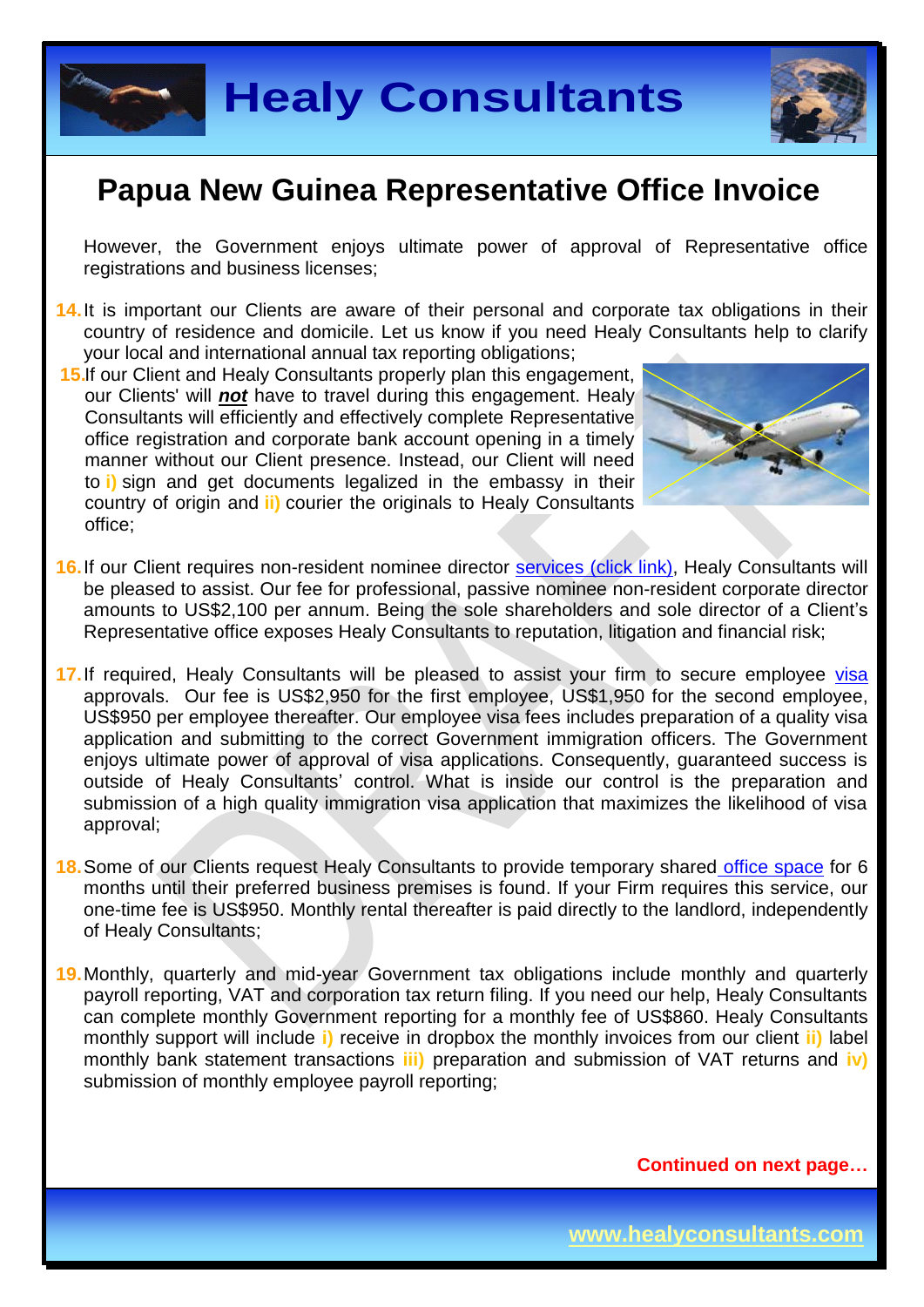



- **20.**As stipulated on our [business website](http://www.healyconsultants.com/) and in section 3 of our engagement letter, Healy Consultants will only commence the engagement following **i)** settlement of our fees and **ii)** completion and signing of our legal engagement letter;
- **21.**During the engagement, parent company's and directors' documents may need to be translated into the local language; before the Government and Bank approves Representative office registration and corporate bank account opening respectively. Consequently, our Client should budget for possible additional translation and embassy attestation fees. Either our Client or Healy Consultants can complete this administrative task;

As always, Healy Consultants will negotiate with all third parties to eliminate or reduce additional engagement costs. For transparency purposes, all third party fee payments will be supported by original receipts and invoices. Examples of possible third party payments include **i)** embassy fees **ii)** notary public costs **iii)** official translator fees;

**22.**Some of our Clients' require an [immediate country](http://www.healyconsultants.com/turnkey-solutions/) solution. With this strategy, within a day Healy Consultants can supply our Client **i)** an existing dormant Papua New Guinea company number and **ii)** an already approved Papua New Guinea corporate bank account number and **iii)** a business address. Turnkey solutions are attractive to those entrepreneurs who wish to immediately close a country deal, sign a contract or invoice a customer;



- 24. During the annual renewal engagement with our Client, our in-house Legal and Compliance [Department \(click link\)](http://www.healyconsultants.com/about-us/key-personnel/cai-xin-profile/) reviews the quality and completeness of our Client file. Consequently, Healy Consultants may revert to our Client to ask for more up to date due diligence [documentation;](http://www.healyconsultants.com/due-diligence/)
- **25.**To assist our Clients to minimize foreign exchange costs, we offer the payment in SG\$, Euro, Pounds or US\$. Kindly let me know in which currency your Firm prefers to settle our fees and I will send an updated invoice, thank you;
- 26. Some of our Clients' engage Healy Consultants to [recruit \(click link\)](http://www.healyconsultants.com/corporate-outsourcing-services/how-we-help-our-clients-recruit-quality-employees/) local employees. We have a lot of experience in this area and we are quite skilled at securing quality candidates for our Clients';
- **27.**To efficiently and effectively complete your engagement in a timely manner, we recommend your Firm transfers these funds to Healy Consultants corporate bank account. Thereafter, our Incorporation and Banking Team will aggressively advance your engagement, providing your

**Continued on next page…**